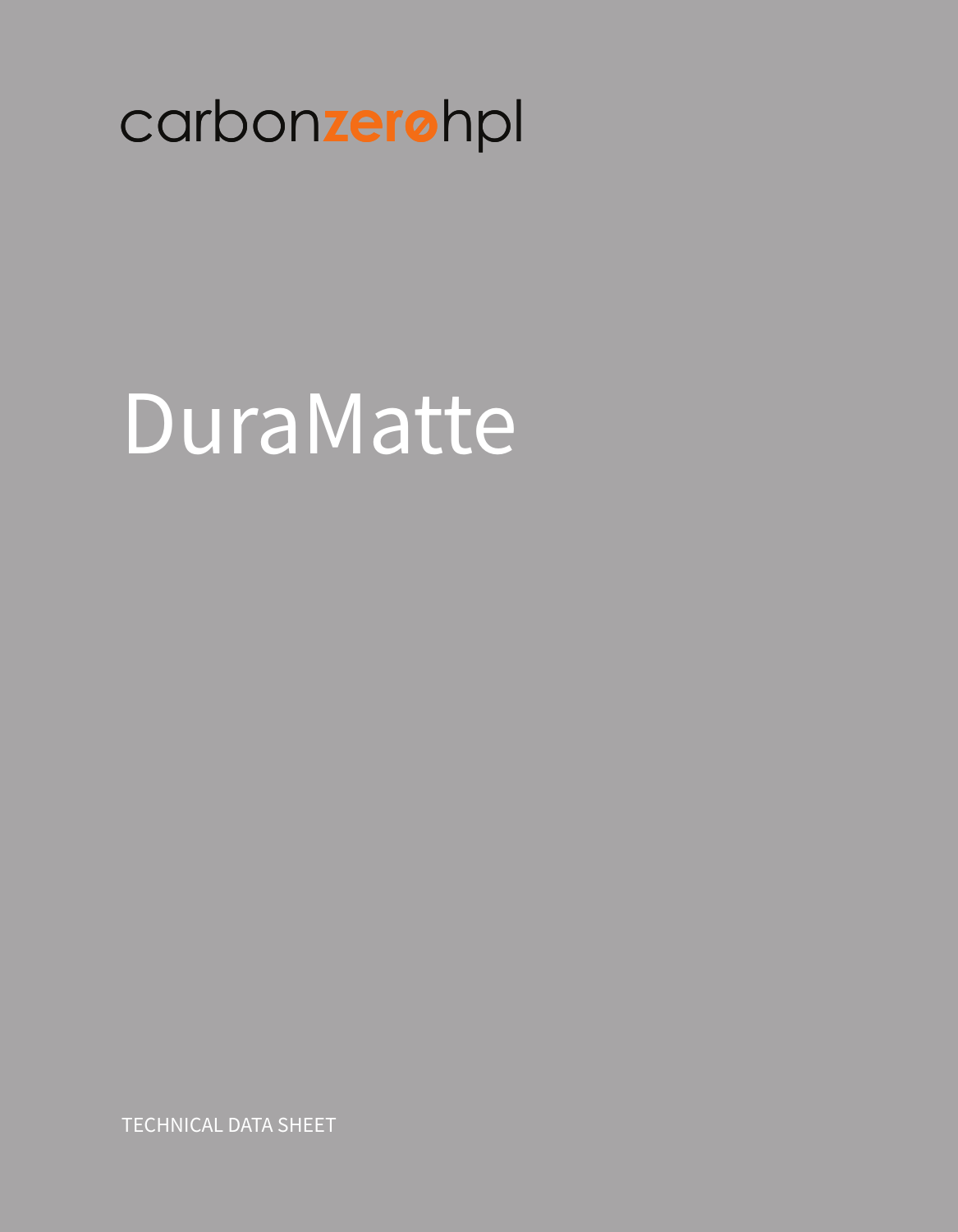# **DuraMatte** carbon**zero**hpl®

### Composition

Duramatte is manufactured with melamine resin, special decorative papers (which provide its surface properties) and Kraft papers with phenolic resin (the core support of the laminate). All of them are subjected to a high specific pressure (100 kg/cm2) and 135ºC (275°F). Once the press cycle is finished, the laminate is trimmed following the established nominal dimensions, packed and distributed to our clients. Due to its thickness Duramatte is not sanded on its back. Duramatte has been classified as a fire retardant material, certified under the Docket 90-A US Department of Transportation normatively, to be used in the covering of vehicle bodies. Duramatte offers excellent resistance to humidity and moderate resistance to chemical substances. Duramatte can be ordered with one or both faces with decorative paper, or just the phenolic body, brown or black, without any covering.

#### Recommended Applications

Duramatte from CarbonZero offers excellent mechanical, structural, and thermal properties. Duramatte is a high resistance product, with more dimensional stability and humidity resistance than most conventional laminates. Duramatte is designed to be used in the elaboration of construction forms, structural materials, office divisions, sanitary work surfaces, counter tops, car interior coverings, architectonic furniture, machinery parts, among others.

#### Basic Limitations

Duramatte is designed for interior uses only, it does not withstand high temperature, exceeding 135ºC (275°F). Duramatte should not be exposed to intense and continuous sunlight. Duramatte is available in thicknesses varying from 2.0 mm to 25 mm in any design of our approved line and exclusively for normal applications, not for postformable designs. Please contact our sales representatives for further assistance.

| product identification                    |                    |                    |                    |                    |       |                 |  |  |
|-------------------------------------------|--------------------|--------------------|--------------------|--------------------|-------|-----------------|--|--|
| <b>NOMINAL</b><br><b>THICKNESS</b>        | <b>SIZES</b>       |                    |                    |                    |       | <b>FINISHES</b> |  |  |
|                                           |                    |                    |                    |                    |       |                 |  |  |
| mm<br>(in)                                | $4 \times 8$       | $4 \times 10$      | $5 \times 8$       | 5 x 12             | Gloss | Matte           |  |  |
|                                           |                    |                    |                    |                    |       |                 |  |  |
|                                           | $1.22 \times 2.44$ | $1.22 \times 3.06$ | $1.53 \times 2.44$ | $1.53 \times 3.66$ |       |                 |  |  |
| Solicited<br><b>Thickness</b><br>$+/- 5%$ | X                  | X                  | X                  | X                  | X     | X               |  |  |
| $20 - 60$<br>$(0.079 - 0.236)$            | X                  | X                  | Χ                  | Χ                  | X     | X               |  |  |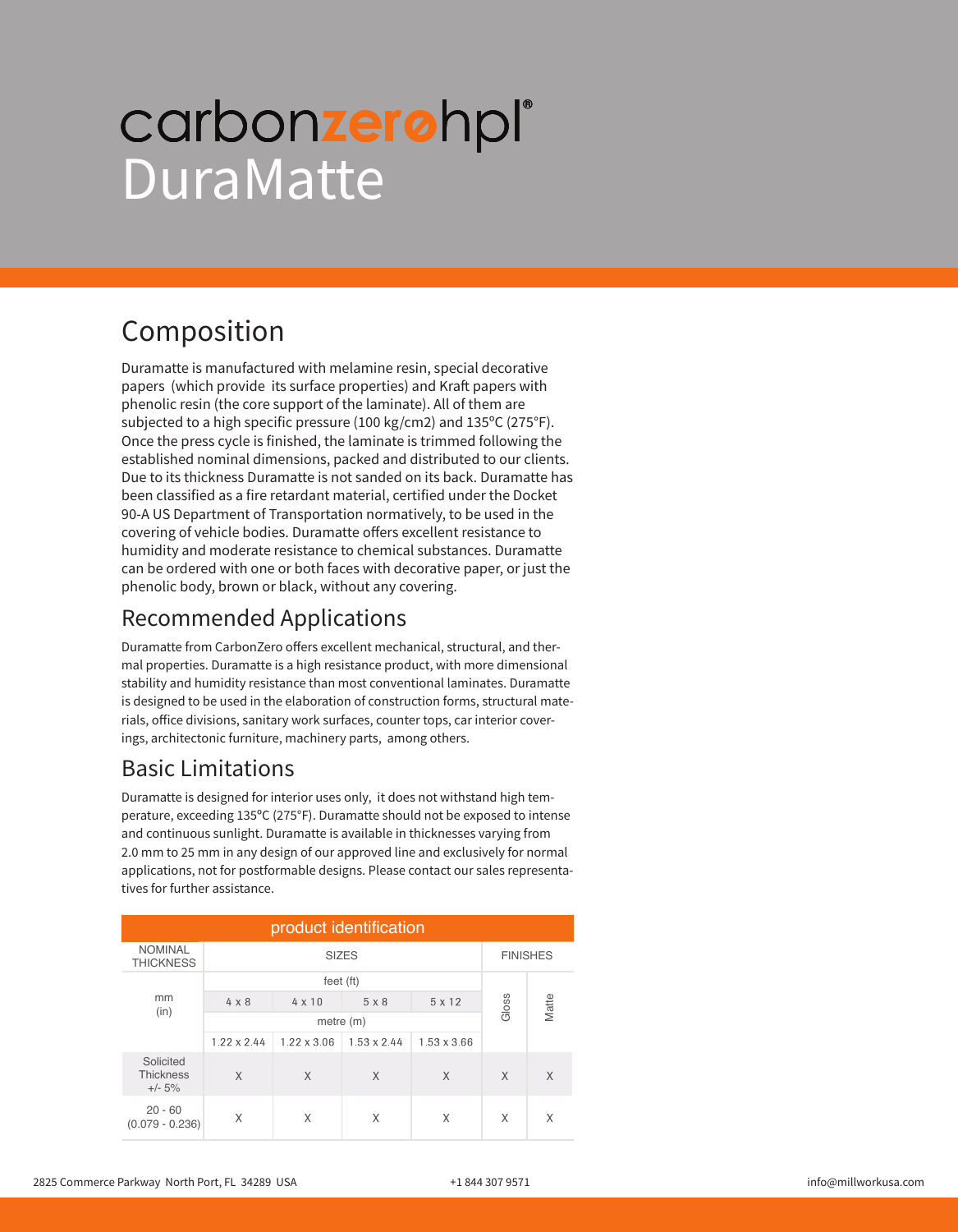# **DuraMatte** carbon**zero**hpl®

### Useful Information

1. Conditioning and storing Duramatte is very important, it should be stored horizontally, at a regular temperature (max. 30ºC 86°F) and relative humidity (max. 60%), in a dry and drafty place.

2. In the inside covering of car interiors Duramatte must be secured by using rivets and/or bevels. The back of the laminate shall be protected by acoustic tapes to prevent the noise produced by friction. Due to its Duramatte composition, that provides air tightness and greater water resistance, Duramatte does not need additional protection such as sealers or asphalt products.

3. Duramatte should be cut with circular saws at a 8-12 m/min. and 3,000-5,500 r.p.m. speed, the tooth of the saw must be done in plane trapezoidal diamond with alternating geometry. For routed jobs, a cylindrical miller of minimum 12,000 r.p.m. must be used.

4. To perforate Duramatte use a tungsten-carbide drill bit with biangular end at 10,000 r.p.m. The selected drill bit must be 0.002 inches (0.05 mm.) bigger than the specific diameter of the hole to be made.

5. Duramatte is available in two finishes: Gloss and Matte. We recommend the use of textured laminates in horizontal surfaces as cafeteria tables, desks, kitchen counter tops, etc. To avoid damages on the laminate surface, a protection element as a wooden or ceramic piece must be used before doing any kind of cut labor over it. Also use a similar protector element on the laminates to put hot objects with temperature exceeding 135ºC(275°F)

6. For stain cleaning or maintenance of Duramatte, use water, soft non-abrasive detergents and nylon brushes. Stubborn stains may require the use of hypochlorite bleach dissolved in water. Avoid the use of strong bleachers, organic deter-gents and abrasive brushes, these could discolor and scratch the surface. Grease stain should be cleaned with a soft cloth and organic solvent or a mixture of 50:50 alcoholorganic solvent, the laminate shall be free of stain without any deterioration of its color tone or its original design.

7. Duramatte provides a long-life surface and easy maintenance. They are not suited for laboratory surfaces, where corrosive material, alkalis and strong acids are used in its daily labor because their damage will be inevitable.

| mechanical properties |                    |                                    |                    |                        |                     |                      |                     |  |
|-----------------------|--------------------|------------------------------------|--------------------|------------------------|---------------------|----------------------|---------------------|--|
| <b>MFTHOD</b>         | PROPERTY           | <b>FIBER</b><br><b>ORIENTATION</b> | <b>UNITS</b>       | $2 - 6$ mm7            | NFMA I D.3<br>CGS   | $-25$ mm             | NFMAID.3<br>CGS     |  |
| ASTM D 790            | FLEXION RESISTANCE | Transversal                        | PSI max<br>PSI max | 41317<br>39194         | 18000<br>12000      | 30759<br>28945       | 18000<br>12000      |  |
|                       | FI FXION UNIT      | Longitudinal                       | PSI max.           | $2.04 X 10^{6}$        | $1.6 \times 10^{6}$ | $2.0 \times 10^6$    | $1.6 \times 10^{6}$ |  |
| ASTM D 790            |                    | Transversal                        | PSI max.           | 1.72 X 10 <sup>6</sup> | $1.4 \times 10^{6}$ | $1.87 \times 10^{6}$ | $1.4 \times 10^{6}$ |  |
| ASTM D 638            | TENSION RESISTANCE | Longitudinal                       | PSI max.           | 20062                  | 18000               | 25598                | 18000               |  |
|                       |                    | Transversal                        | PSI max            | 17084                  | 12000               | 24216                | 12000               |  |

Analysis Certificated #4227-729830